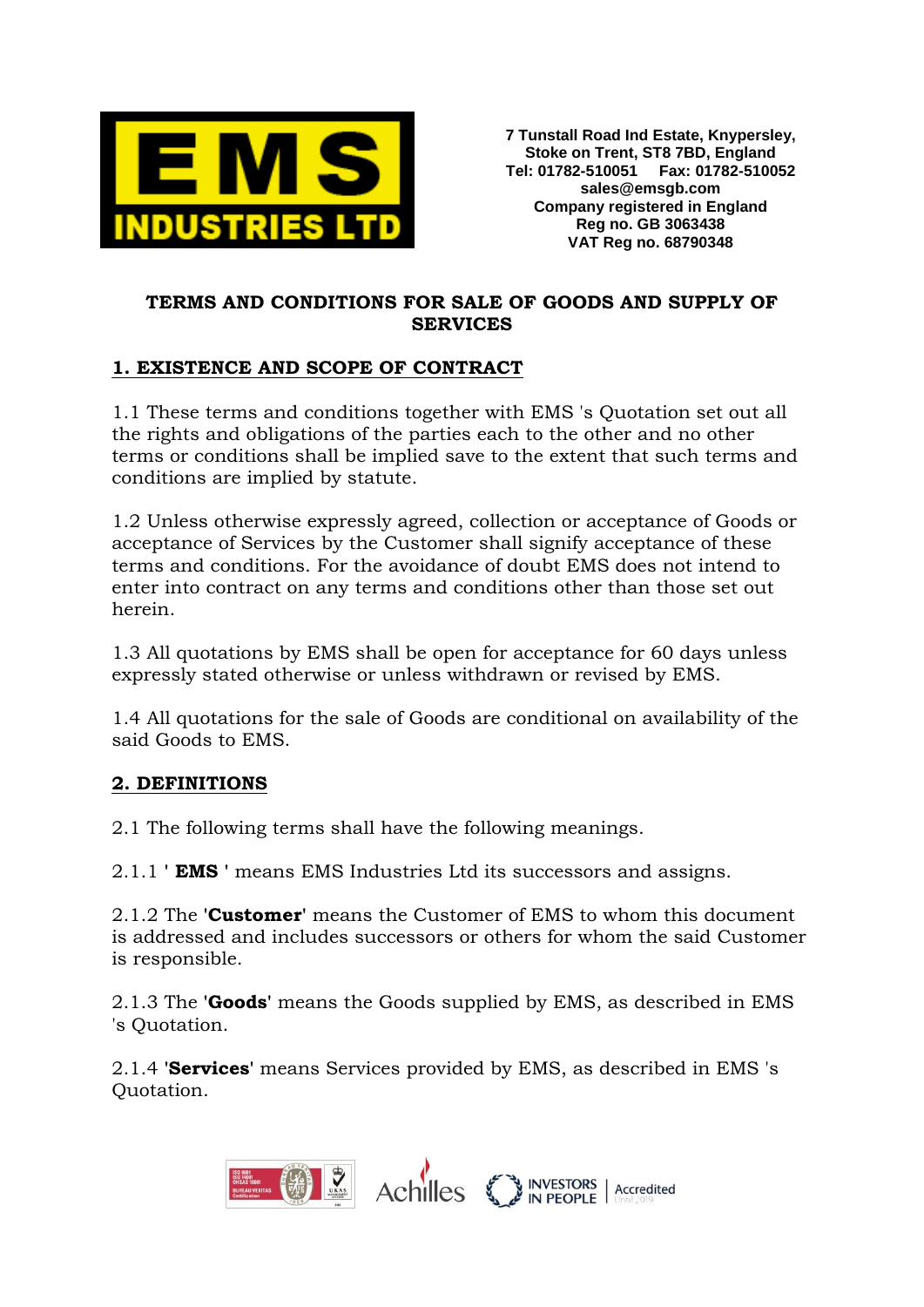2.1.5 **'Contract Works'** means Goods and Services where both are provided under the Contract.

 $\mathcal{D}_{\mathcal{L}}$ 

2.1.6 **'Variation'** means any change or addition to, or omission from the specification of any Goods or Services, or any change in the manner or time in which such Goods or Services are to be carried out.

2.1.7 **'Site'** means the area within which the Goods are to be installed together with any other area which EMS shall be permitted to use in connection with the Contract Works.

2.1.8 **'Defect' and 'Defective'** means Goods or Services supplied not in accordance with the Contract. For the avoidance of doubt 'Defect' and 'Defective' does not include deterioration resulting from fair or excessive use, damage however caused, improper use, lack of proper maintenance.

2.1.9 **'Contract Price'** means the sum stated in EMS quotation as the price payable to EMS for performance of the Contract Works.

# **3. SALE OF GOODS – DELIVERY AND ACCEPTANCE**

3.1 This Clause 3 shall apply in all cases where the Contract is for the supply of Goods and no installation Services at the Site are provided by EMS under the Contract notwithstanding other Services may be provided by EMS in connection with the Goods.

3.2 Delivery.

3.2.1 The Goods are delivered to the Customer when EMS makes them available to the Customer or its agent (a carrier shall be the Customers' agent whoever pays its charges) at EMS's premises or other place of delivery agreed by EMS.

3.2.2 Risk in the Goods passes when they are delivered to the Customer.

3.2.3 EMS may at its discretion deliver the Goods by instalments in any sequence.

3.2.4 When the Goods are delivered by instalments no default or failure by EMS in respect of any one or more instalments shall vitiate the contract in respect of the Goods previously delivered or which remain undelivered.

3.2.5 Any dates quoted by EMS for the delivery of the Goods or if applicable for the provision or completion of the Services are approximate only and shall not form part of the contract and the Customer acknowledges that in the performance expected of EMS no regard has been paid to any quoted delivery dates.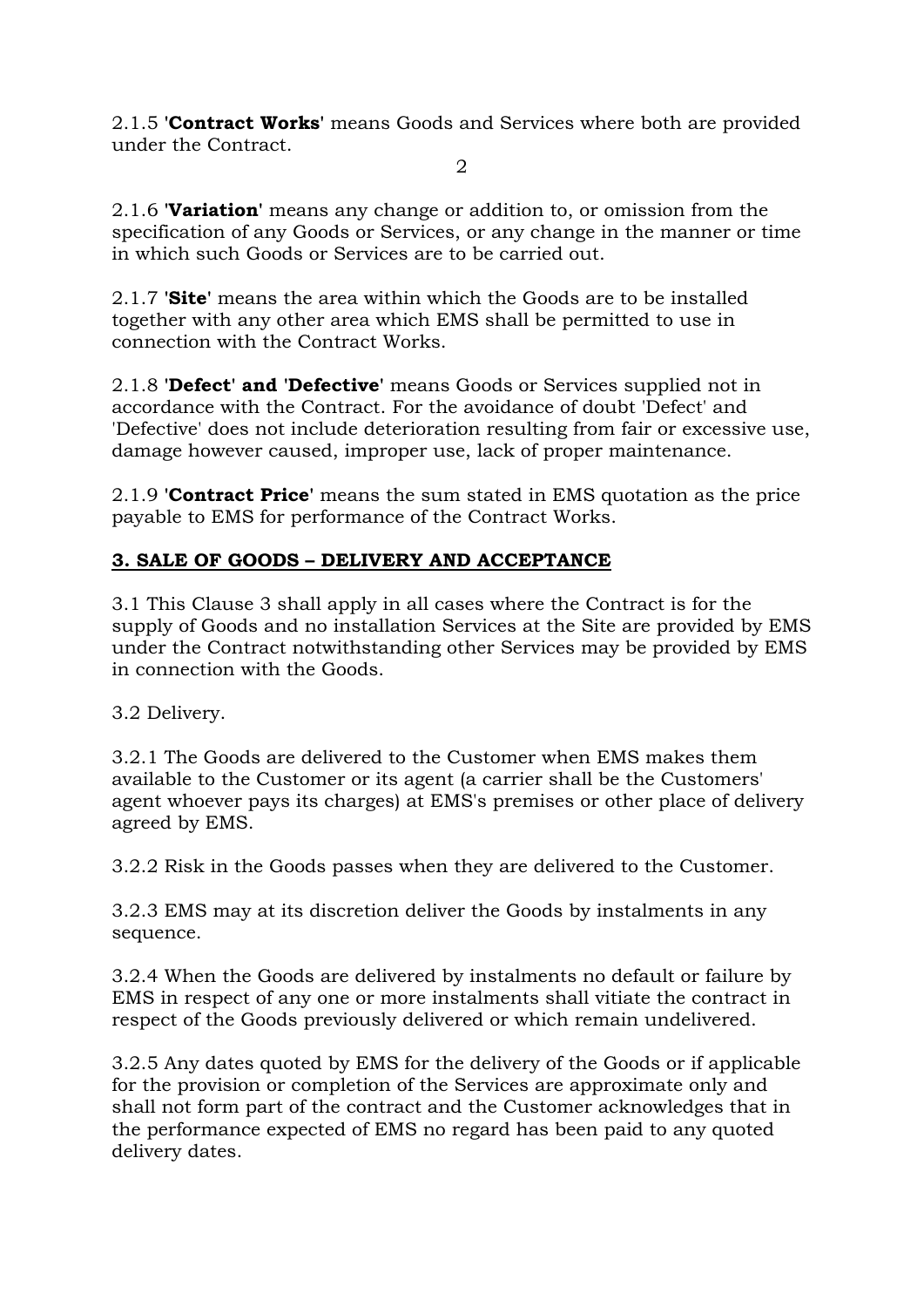3.2.6 If the Customer fails to take delivery of the Goods or any part of them on the due date or to provide any instructions or documents required to enable the Goods to be delivered on the due date. EMS may on giving written notice to the Customer store or arrange for the storage of the Goods and on the service of the notice risk in the Goods shall pass to the Customer. Delivery of the Goods shall be deemed to have taken place and the Customer shall pay to EMS all costs and expenses including storage and insurance charges arising from failure.

3.2.7 EMS shall not be liable for any penalty loss injury damage or expense arising from delay through any cause at all, nor shall any such delay or failure entitle the Customer to refuse to accept any delivery or performance or to repudiate the contract.

3.3 Acceptance and Notice of Complaint

3.3.1 The Customer shall be deemed to be satisfied with and have accepted the Goods on delivery UNLESS it shall have complied with the provisions of this **Clause 3**.

3.3.2 Any claim that the Goods or any part of them have been delivered damaged or are not of the correct quantity or do not comply with their description shall be notified by the Customer to EMS by written endorsement on the delivery note in respect of such Goods and in writing to EMS within 48 hours of their delivery.

3.3.3 Any claim that the Goods or any part of them have been lost in transit or are defective or in the case of Services of a defect in workmanship shall be notified by the Customer to EMS within 7 days of delivery of the Goods or completion of the Services.

3.3.4 Any claim under this condition must be in writing and must contain full details of the claim including the part numbers of any allegedly defective Goods or part thereof.

3.3.5 EMS shall be afforded reasonable opportunity and facilities to investigate any claims made under this Condition and the Customer shall if so requested in writing by EMS promptly return any of the Goods the subject of any claim and any packing materials securely packed and carriage paid to EMS for examination.

3.3.6 EMS shall have no liability with regard to any claim in respect of which the Customer has complied to with the claims procedures in these conditions.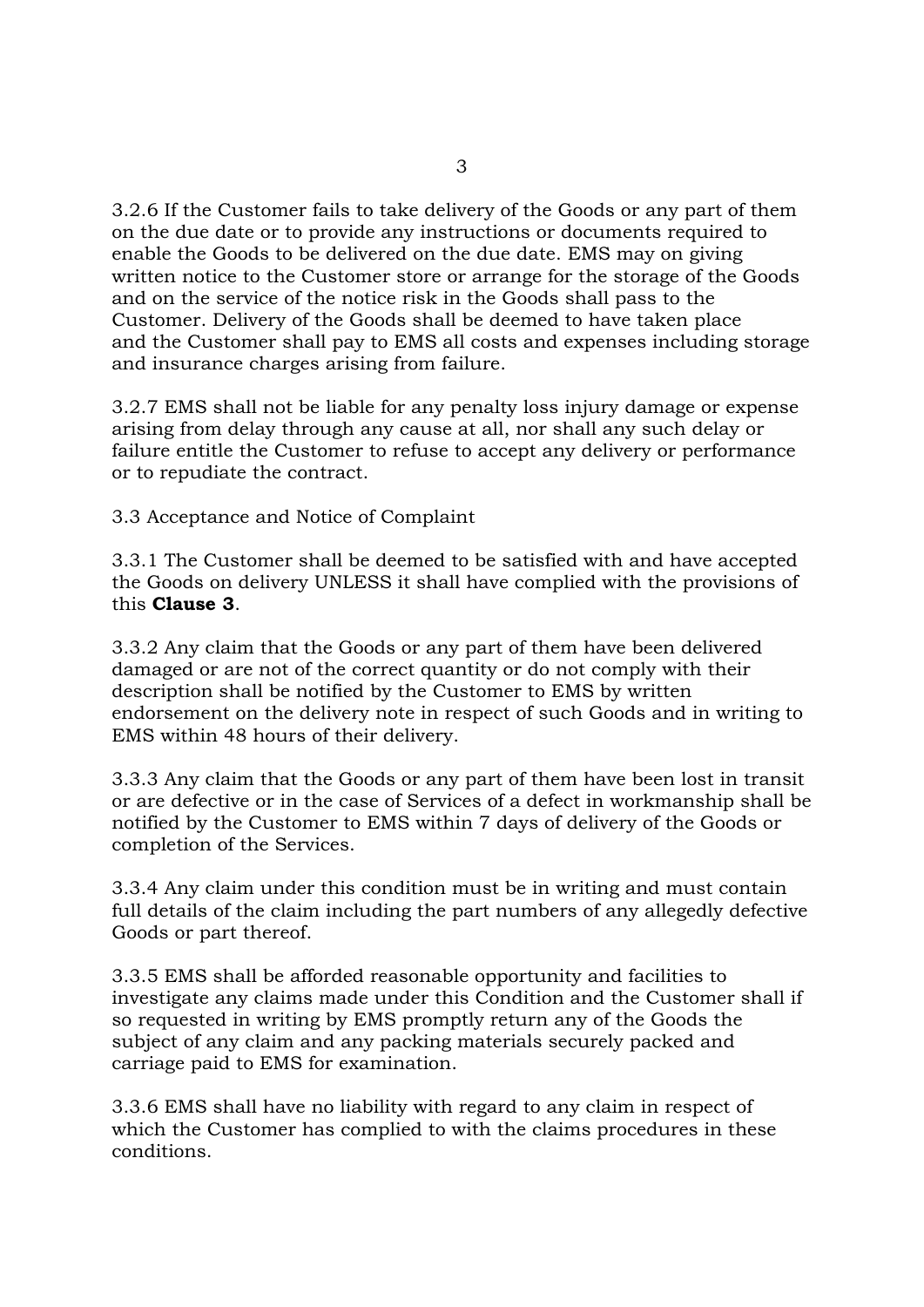### **4. SUPPLY OF GOODS AND SERVICES – TIME, ACCEPTANCE, AND DEFECTS**

4.1 This **Clause 4** shall apply in all cases where the Contract is for supply of Goods and Services including installation Services by EMS at the Site.

4.2 The Customer shall allow access to the Site to enable AS to carry out and complete the Contract Works.

4.3 Any dates quoted by EMS for delivery of Goods or completion of any service are approximate only and shall not form part of the Contract and the Customer paid to any such dates.

4.4 EMS shall not be liable for any penalty loss injury charge or expense arising from its failure to meet any dates referred to in **Clause 4.3.** nor shall any such failure entitle the Customer to refuse performance or to repudiate the Contract.

4.5 When EMS considers it has completed supply of Goods and installation Services including testing and initial commissioning where appropriate EMS shall notify the Customer that the Contract Works are complete.

4.6 On receipt of notice by EMS under **Clause 4.5** the Customer shall forthwith inspect the work on Site and the Customer shall be deemed to be satisfied with and have accepted the Contract Work UNLESS it immediately notifies EMS of its dissatisfaction in writing giving reasons.

4.7 In the event that EMS does not agree with the Customer that the work on Site is not complete either party may refer the matter to adjudication as provided in this Contract.

4.8 If any defect appears or becomes apparent within 24 months following acceptance of the works the Customer shall immediately notify EMS and afford EMS reasonable opportunity to inspect, to investigate the cause.

## **5. VARIATIONS**

5.1 All variations shall be in writing signed by both parties or shall be requested in writing by the Customer and accepted expressly as a variation by EMS.

5.2 No Variation shall vitiate the Contract.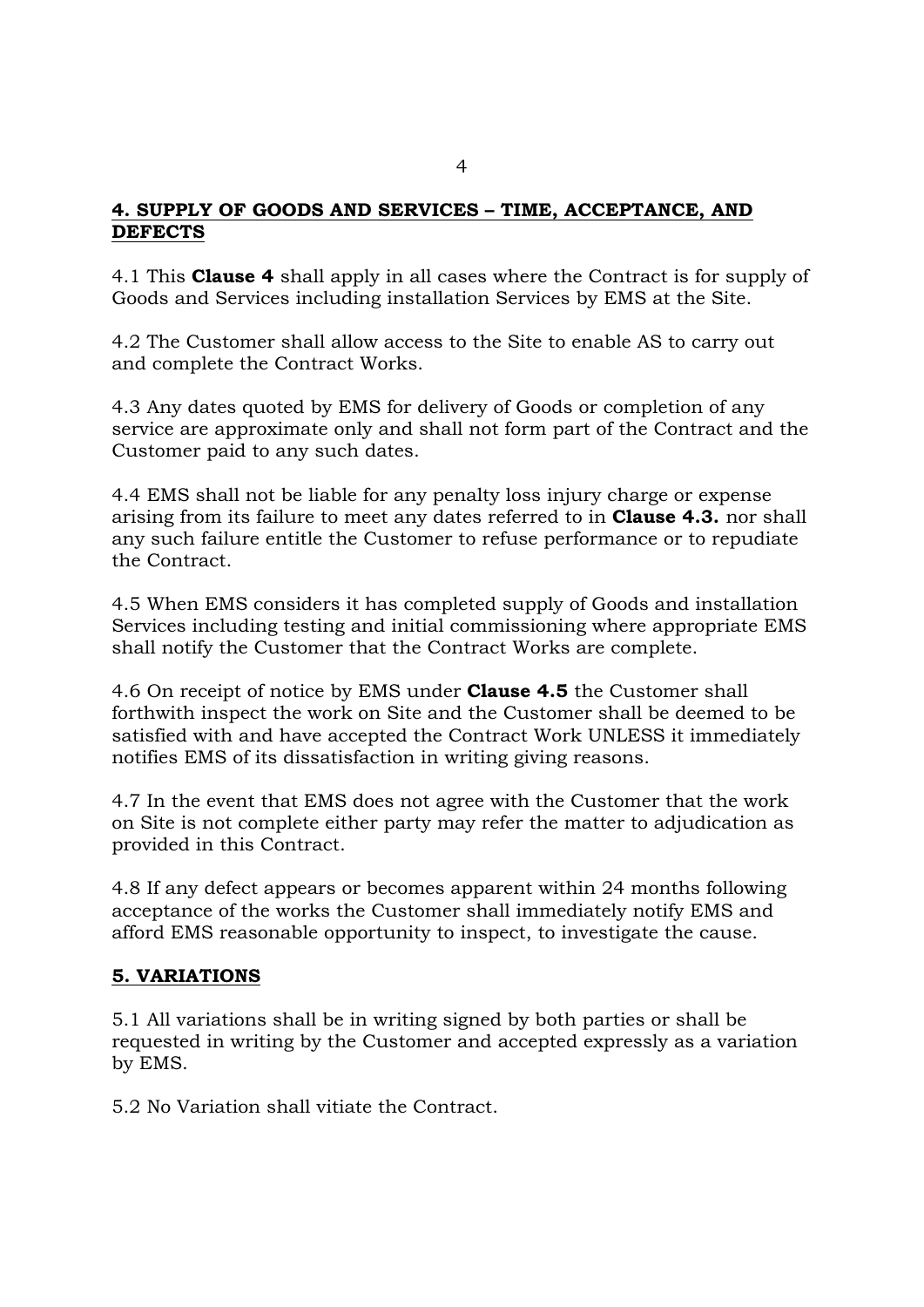5.3 EMS may require the basis of charging any Variation to be agreed in writing before any Goods or Services comprising a Variation are provided to the Customer.

5

5.4 In the event that the basis of charging a Variation is not agreed EMS may at its absolute discretion refuse to accept the Variation or may require the subject of the proposed Variation to be supplied under a separate contract.

5.5 If EMS accepts a Variation without first having agreed the basis of charging then the Variation shall be valued on a fair and reasonable basis.

## **6. INFORMATION PROVIDED BY CUSTOMER AND ASSUMPTIONS**

6.1 Information Provided by Customer.

6.1.1 Where in EMS quotation any information or document is identified as provided by the Customer, EMS shall be entitled to rely on such information or document for the purpose of discharging its obligations under the Contract.

6.2 Assumptions made by EMS

6.2.1 Where in EMS quotation it is stated that an assumption has been made, the Goods and/or Services specified and the prices therefore included in the Contract Price are based on such assumption being correct.

6.2.2 If at any time any said assumption is found to be incorrect and correction would affect the performance of the Contract Works in any way whatsoever, any resulting effect on the Contract Works shall be carried out by EMS and treated as though it were a Variation.

## **7. PRICES**

7.1 The Contract Price is based on prices and rates, terms and duties applying at the time of EMS quotation.

7.2 If after the date of EMS quotation EMS costs are increased by any increase in the prices or rates to EMS of materials, plant, equipment, transport, labour and any part of EMS overhead costs, or if there is any imposition of a tax or duty, or any increase in the rate of any existing tax or duty, EMS shall be entitled to be reimbursed by the Customer the amount of its said increased costs.

7.3 The Contract Price and all prices contained in EMS quotation are net and no provision is made for the Customer to be allowed discount.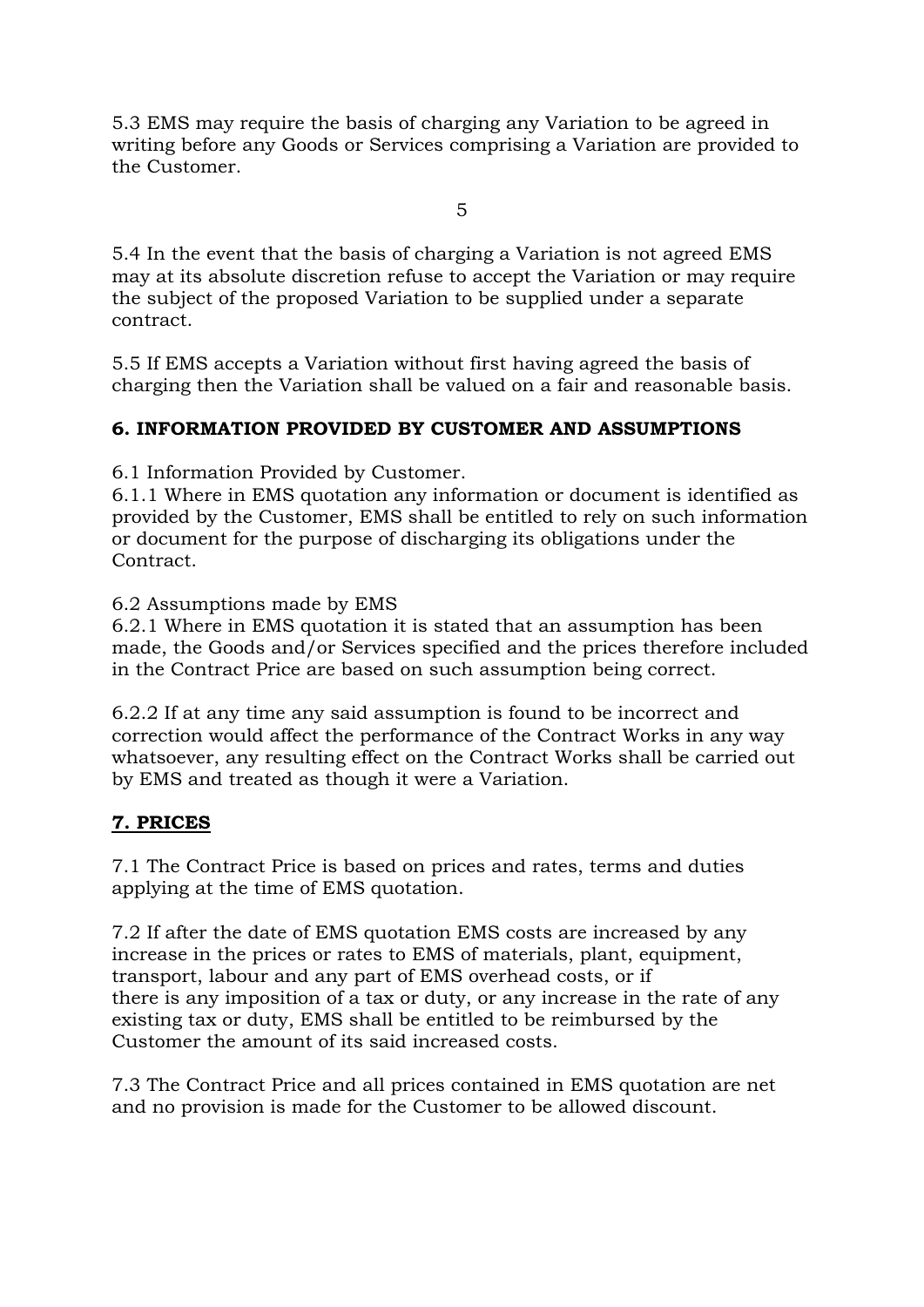### **8. PAYMENT AND SET OFF**

8.1 If the Contract does not include installation of the Goods by EMS at the **Site** 

8.1.1 EMS may invoice for Goods supplied immediately after delivery. If the contract provides for delivery in instalments, EMS may invoice for the relevant Goods immediately after delivery of each instalment.

8.1.2 All invoices for the price of the Goods and services are payable without discount of any kind in pounds sterling within 30 days of date of invoice at EMS 's premises stated on the invoice and in no circumstances shall the Customer be entitled to make any deduction or withhold payment for any reason at all.

8.2 Payment (Supply and Installation)

8.2.1 If the Contract includes installation of the Goods by EMS at the Site payment shall be made in the following manner:

8.2.1.1 EMS may submit its invoice for Goods supplied Services provided and/or Variations provided under the Contract or for any other amounts due from the Customer to EMS under the Contract immediately after installation.

8.2.1.2 Payment of the proper amount payable shall be made within a period of 25 days starting 5 days after date of invoice.

8.2.1.3 The Customer shall raise any dispute relating to the invoice no later than 12 days following the date of the invoice.

8.2.2 Should the Customer default in making full payment against any invoice in accordance with the foregoing provision:

8.2.2.1 all outstanding invoices whether due or not shall become immediately payable. Furthermore in the event of late or non-payment in accordance with these terms and conditions (or any other terms so agreed and in writing), EMS reserves the right to rely on the Late Payment of Commercial Debts (Interest) Act 1998, and charge, at a daily rate, until payment, interest upon the debt then due at the prevailing at the date of default (currently 8% above the prevailing Bank of England base rate) together with the late payment charges set out in the Act, until payment or sooner settlement.

8.2.2.2 EMS may immediately suspend performance of its obligations under the Contract.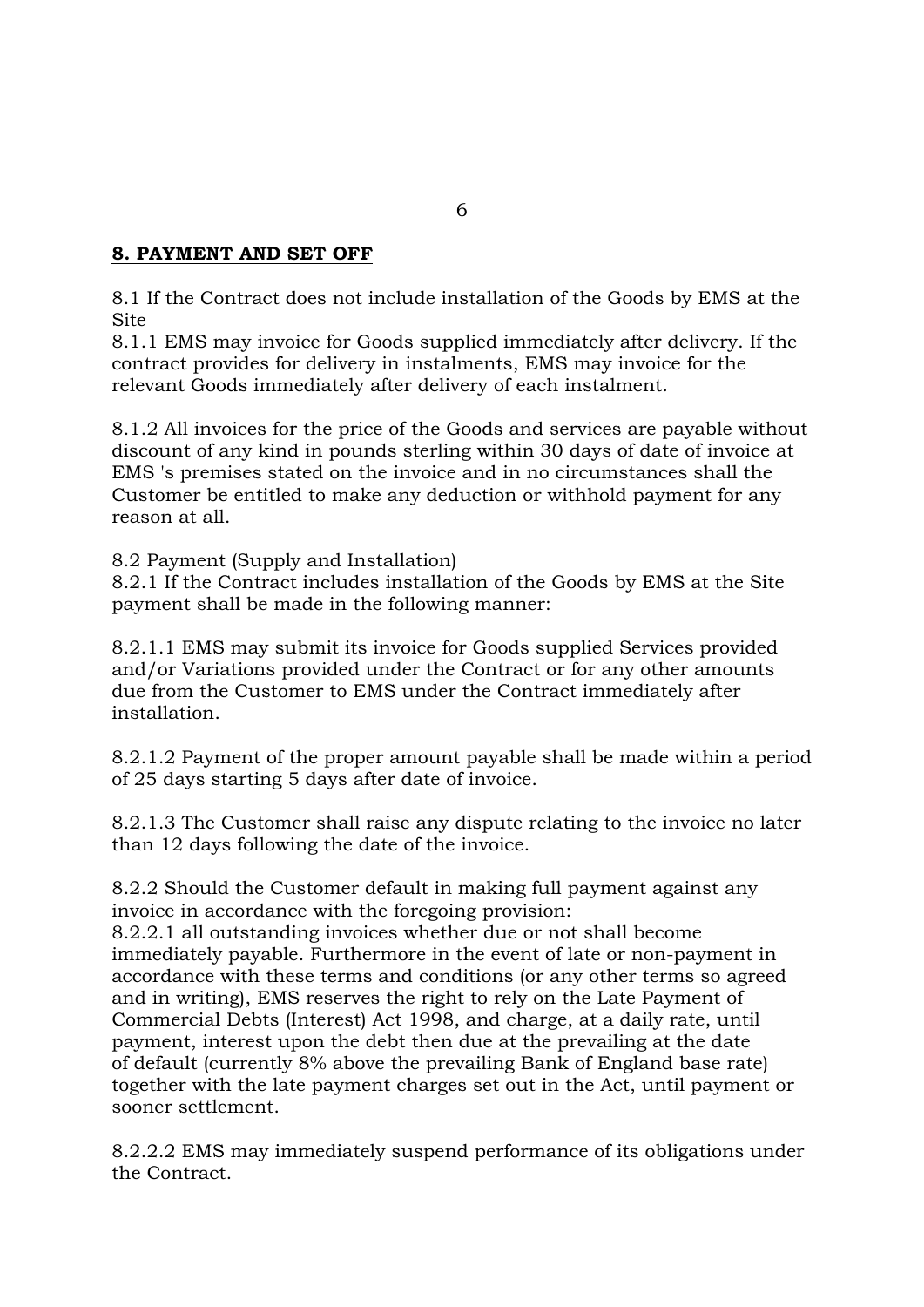8.2.2.3 EMS may continue suspension of its performance hereof until 3 days after the Customer makes full payment of the amount due.

7

8.2.2.4 In respect of suspension of its performance EMS shall be entitled to appropriate relief from any of its obligation under the Contract connected with time limits.

8.2.2.5 AS shall have a lien on all the Customer's property in the possession of EMS for all amounts due at any time from the Customer, and it may use sell or dispose of that property as agent for and at the expense of the Customer and apply the proceeds in and towards the payment of such amounts on 14 days notice in writing to the Customer. On accounting to the Customer for any balance remaining after payment of any amounts due to EMS and the costs of sale or disposal EMS shall be discharged of any liability in respect of the Customer's property.

8.3 The Customer indemnifies EMS against all direct legal and other costs including but not limited to the cost of EMS employees incurred in the recovery of any sum save which becomes overdue for payment. This includes any loss and/or expense suffered by EMS resulting from action taken in accordance with the provisions contained in **Clause 8.2.**

## 8.4 Counter Claims and Set Off

8.4.1 Under no circumstance shall monies owed by EMS to the Customer under this or any other contract between the parties be set off against monies properly due to EMS under this contract.

# **9. TITLE**

9.1 Notwithstanding the earlier passing of risk, title to and property in the Goods shall pass to the Customer when the amount due under the invoice for the Goods (including interest and costs) has been paid in full, and until such payment the Customer shall hold the Goods in a fiduciary capacity as bailee for EMS and shall store or mark them so that they can at all times be identified as the property of EMS.

9.2 EMS may at any time before title passes and without any liability to the Customer repossess and dismantle and use or sell any of the Goods and by doing so terminate the Customer's right to sell or otherwise deal in them and for the purpose of determining what if any of the Goods are held by the Customer and inspecting them enter any premises of or occupied by the Customer.

9.3 Until title to the Goods passes to the Customer the entire proceeds of sale of the Goods shall be held in trust for EMS and shall be held in a separate designated account and not mingled with any other monies or paid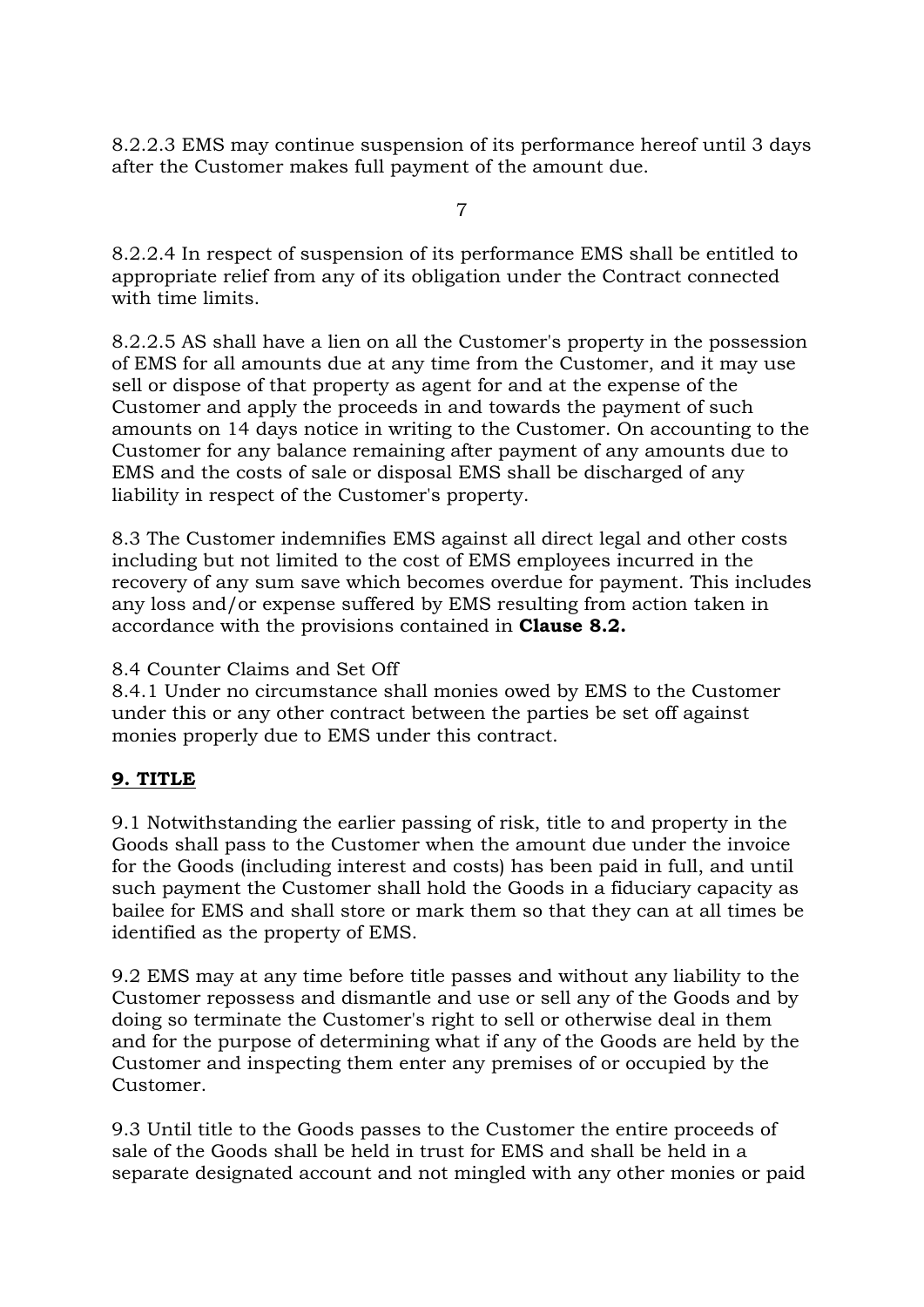into any overdrawn bank account and shall be at all times identifiable as EMS 's money.

8

9.4 EMS may maintain an action for the price of the Goods notwithstanding that title in them has not passed to the Customer.

9.5 The Customer grants EMS and its agents an irrevocable licence to enter at any time any vehicles or premises owned or occupied by the Customer or in its possession for the purpose of repossessing and removing any such Goods the property in which has remained in EMS under **Clause 9.1** hereof. EMS shall not be responsible for and the customer shall indemnify EMS against liability in respect of damage caused to such vehicle or premises in such repossession and removal being damage it was not reasonably practicable to avoid.

9.6 The Customer must ensure that if the Goods are or become affixed to any land or building they shall be capable of being identified as the property of EMS and removed without material injury to such land or building and to take all necessary steps to prevent title of the Goods from passing to the landlord of such land or building. The Customer warrants to repair and make good any damage caused by the affixation of the Goods or their removal from any land or building and to indemnify EMS against all loss damage and liability it may incur or sustain as a result of such affixation or removal.

9.7 If the Goods are affixed by EMS to any land or building in performance of the Contract, EMS rights to repossess the Goods and any obligations in respect thereof shall be the same as if the said Goods were affixed by the Customer, save that EMS shall mark the Goods so affixed as the property of EMS in such a manner that such mark shall not damage the Goods and may be removed by the Customer when title to and property in the Goods has passed to it.

9.8 The Customer's right to possession of the Goods shall cease if it does anything or fails to do anything that would entitle an administrator or administrative receiver to take possession of any assets or would entitle any person to present a petition for winding up.

## **10. EXTENT OF LIABILITY**

10.1 Unless otherwise provided in these Terms and Conditions under no circumstances shall EMS have any liability of whatever kind for: 10.1.1 Any fault or imperfection resulting from wear and tear, accident, improper use by the Customer or use by the Customer except in accordance with the instructions of EMS or the manufacturer of any of the Goods, or neglect, or from any instructions, design specification, or materials provided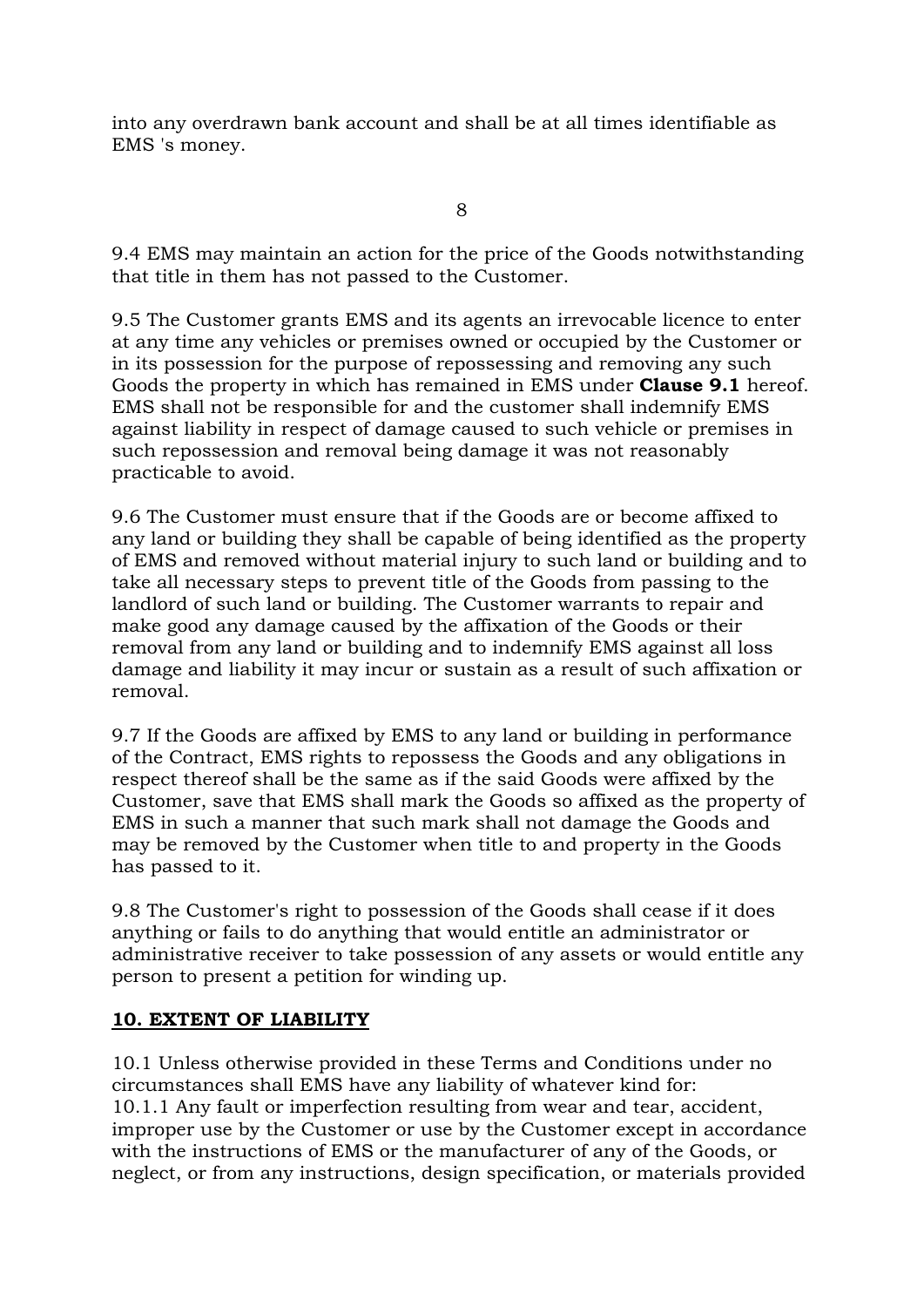or made by the Customer, or for any of the Goods which have been adjusted modified or repaired except by EMS.

 $\overline{Q}$ 

10.1.2 The suitability of any of the Goods for any particular purpose or use under specific conditions whether or not the purpose or conditions was known by or communicated to EMS.

10.1.3 Any substitution by EMS of any materials or components not forming part of any specification of the Goods agreed in writing by EMS.

10.1.4 Any descriptions, illustrations, specification, figures as to performance, or any other information submitted by EMS contained in EMS 's catalogues, sales literature, price lists, or elsewhere since they are merely intended to represent a general impression of the Goods and not to form part of the contract or be treated as representations.

10.1.5 Any technical information recommendation statements or advice furnished by EMS its servants or agents before the contract is made.

10.1.6 Any variations in the quantities or dimensions or specification of any of the Goods or substitution of any materials or components if the variation or substitution does not materially affect the characteristics of the Goods and the substituted materials or components are of a quality equal or superior to those originally specified.

10.2 Except as expressly provided elsewhere, EMS shall have no liability to the Customer for the loss or damage of any nature arising from any breach of the contract or any negligence, breach of statutory or other duty on the part of EMS, except for death or personal injury resulting from the negligence of EMS.

10.3 If the Customer establishes that any of the Goods have not been delivered, have been delivered damaged are not of the correct quantity or do not comply with their description EMS shall at its option replace with similar Goods any of the Goods which are missing lost or damaged or do not comply with their description, and shall allow the Customer credit for their invoice value or repair any of the Goods which are damaged.

10.4 If the Customer establishes that any of the Goods are defective, EMS shall at its option replace with similar Goods or repair any defective Goods or rectify any defective workmanship or at the Customers request allow the Customer credit, or to the extent that the Goods are not of EMS's manufacture assign to the Customer (so far as EMS is able to do so) any warranties given by the manufacturer of the Goods to EMS.

10.5 **Clause 10.4** shall not apply unless: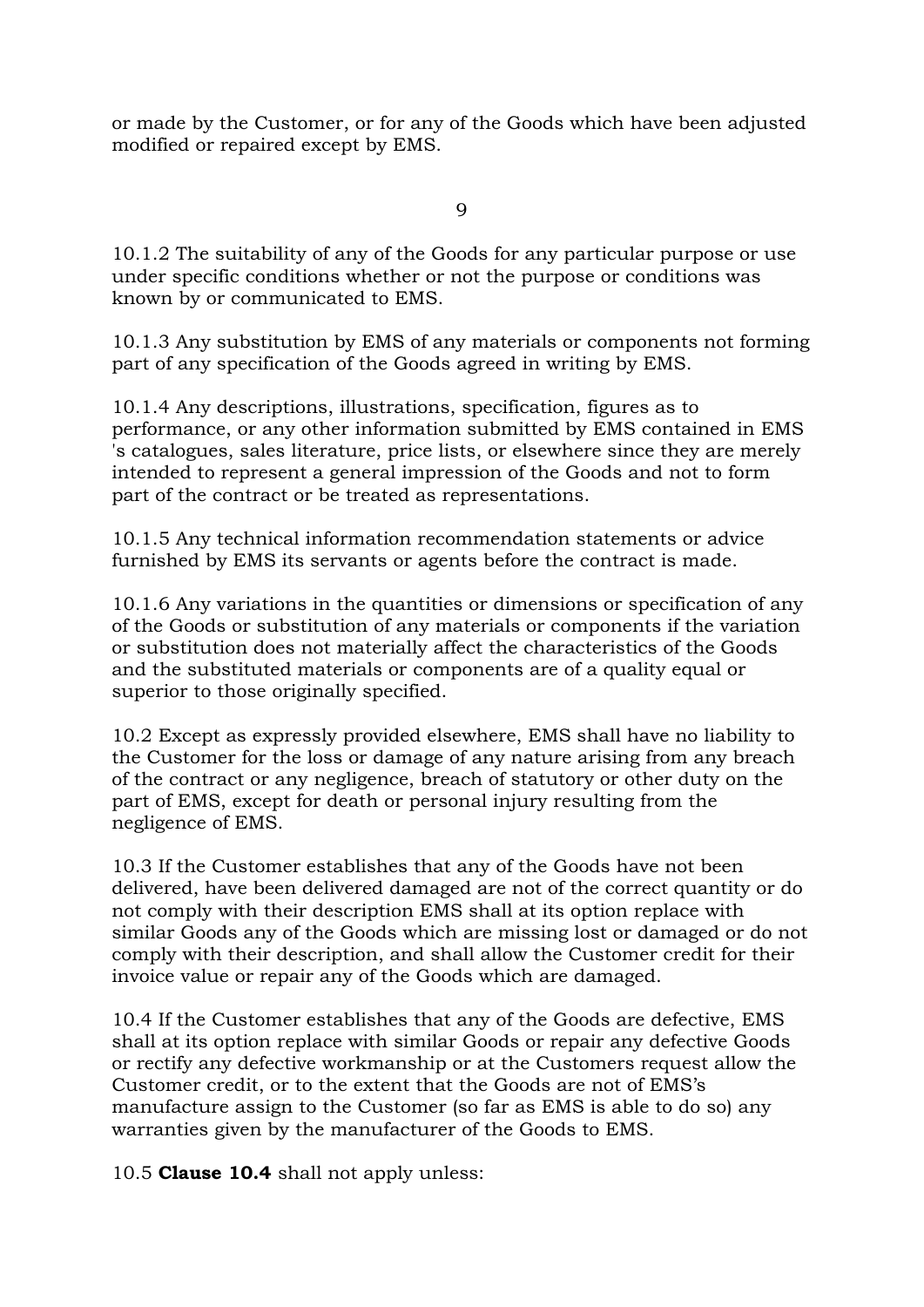10.5.1 If so required by EMS all defective Goods are first returned to EMS 's premises carriage paid by the Customer, and

10

10.5.2 The Goods have not been altered in any way whatsoever nor have they been subjected to misuse or unauthorised repair.

10.5.3 The Goods have been properly and correctly stored or installed or connected (unless EMS carried out such installation and connection) and used by the Customer in accordance with the manufacturer's instructions, and

10.5.4 In the case of Goods requiring service or maintenance the Customer has entered into a contract for their maintenance with EMS.

10.6 **Clause 10.4** shall not apply to plumbing work or repair of faults caused by failure or stoppage in power supply or defects or blockage in drainage systems or defects in water supply or scale formation resulting in pipework blockage unless any of the foregoing was installed by EMS.

10.7 The delivery of any repaired or replacement Goods shall be at EMS's premises or other delivery point specified for the original Goods.

10.8 EMS shall not be liable where any of the Goods the price of which does not include carriage are lost or damaged in transit and all claims by the Customer shall be made against the carrier. Replacements for such loss or damaged Goods will if available be supplied by EMS at the prices ruling at the time of dispatch and shall be a Variation.

10.9 In no circumstances shall the liability of EMS to the Customer under this condition exceed the invoice value of the Goods or Services.

10.10 Except as expressly provided elsewhere in the Contract EMS shall not be liable for any claims in respect of economic loss, loss of production, loss of profit, loss of opportunity loss of bargain or other indirect or consequential injury loss or damage caused directly or indirectly by any breach of the contract or any negligence on the part of EMS including any damage arising as a result of installing the Goods at the Customer or a third party properly or as a result of connecting the Goods to other equipment owned by a Customer or third party or on the part of any of its employees agents or others from whom it is responsible in connection with or arising out of the supply of the Goods or the Services or the installation repair or maintenance of the Goods in connection with any statement given or made, or failure to give advice or warning by or on behalf of EMS except that such exclusion shall not apply to any implied term as to quality or fitness for any general or particular purpose where the Customer deals as a Consumer as defined in Section 12 of the Unfair Contract Terms Act 1977.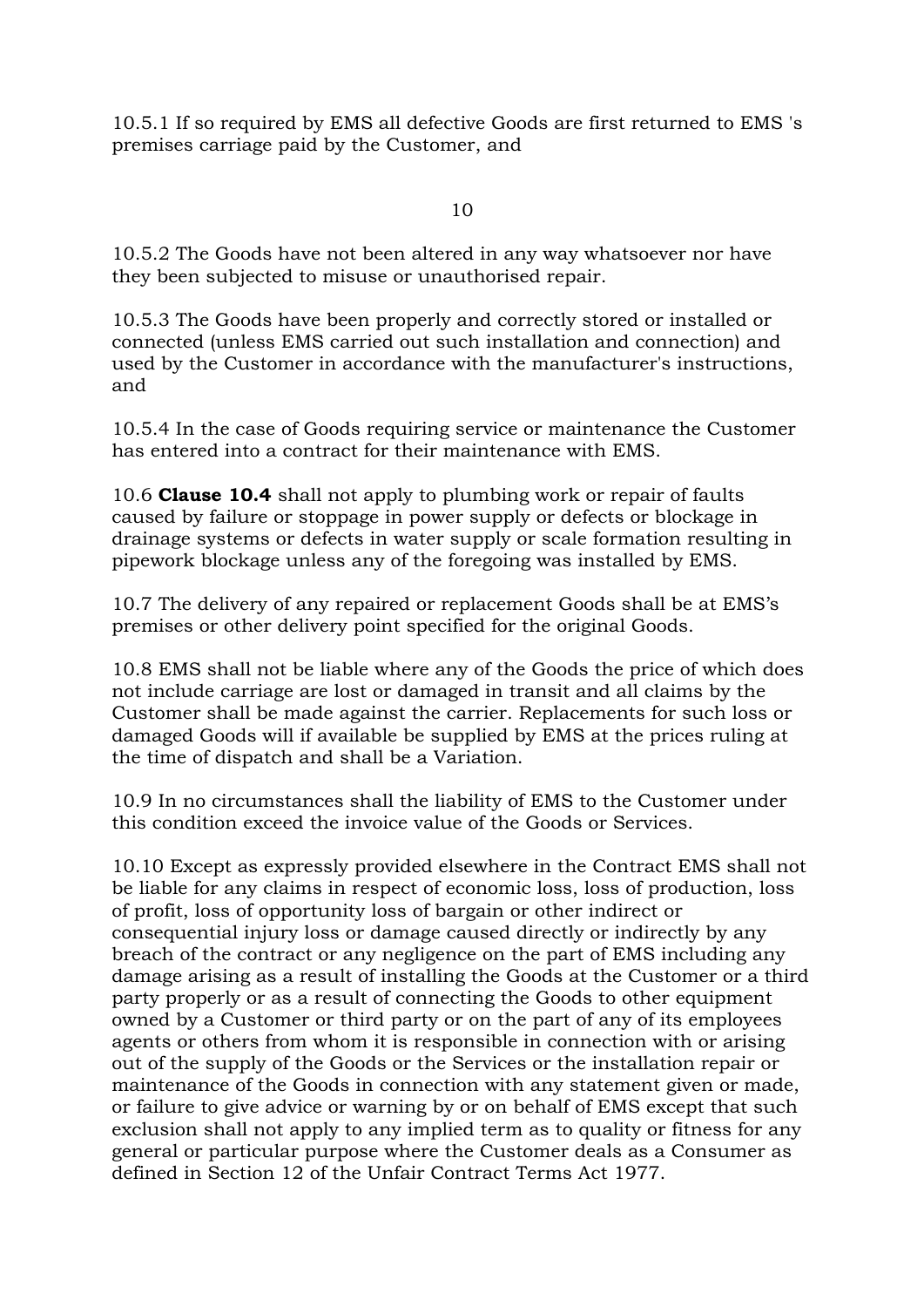10.11 Design

10.11.1 To the extent that AS carries out design or chooses equipment EMS shall supply such Services using reasonable professional care and skill, and EMS does not warrant that the Contract Works as described in its quotation or its incorporation within the work of others will satisfy the Customers requirements.

### **11. TERMINATION**

11.1 Without prejudice to and in addition to any other right or remedy it possesses under the Contract, EMS may at its discretion terminate the supply of the Goods or the Services if the Customer fails to make any payment when and as due, or otherwise defaults in any of its obligation under the contract or becomes insolvent, has an Administrative Receiver appointed of its business, or is compulsorily or voluntarily wound up, or EMS bona fide believes that any of these events may occur. In the case of termination any deposit paid by the Customer to EMS shall be forfeited.

#### **12.SERVICES**

12.1This Clause shall apply if the Contract is for supply of Goods and Services including installation Services by EMS at the Site.

12.2 EMS shall be entitled to carry out the Services during normal working hours. If the Customer requests EMS to perform Services outside normal working hours such request shall be a Variation.

12.3Unless otherwise provided expressly in EMS's Quotation the Services shall exclude the following:-

12.3.1 All electrical mains power supplies and cables necessary for the Services, suitably rated fused switch isolator between the incoming mains distribution board and EMS's tools plant and equipment.

12.3.2 Any specialist builders' work of a structural nature including but not limited to drilling of holes through reinforced walls, special support slabs, walls, and cutting and weatherproofing of roofs, painting, redecorating and making good the premises after EMS installation work, removal and re-fixing of interlock design ceiling tiles, and all remedial work necessitated by accidental damage of any of the foregoing or by accidental breakage of glass during the carrying out of the Services.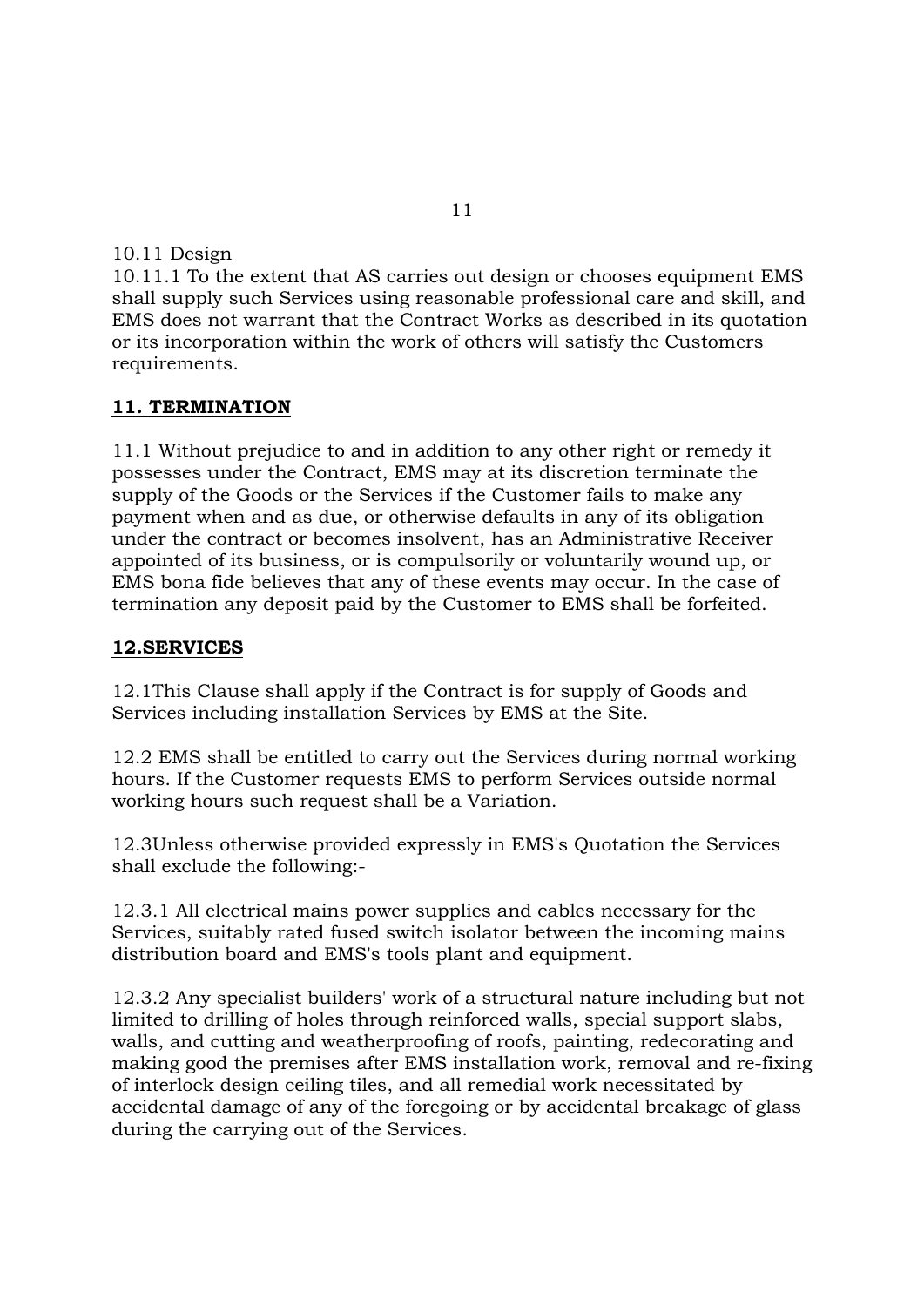12.3.3 All necessary Planning Approvals or other consents required for the performance of the Services.

12.3.4 Any cranage, hoisting gear, scaffold, ladders and moveable platforms.

12

12.4Goods delivered to Site which remain unfixed and Goods installed and work carried out in connection therewith shall at all times be at the sole risk of the Customer and if any part thereof is lost, damaged or destroyed through any cause whatsoever EMS shall be entitled to treat and charge for the cost of restoration of any Goods or Services so lost damaged or destroyed as a Variation. The Customer shall insure and keep insured in the joint names with such reputable insurers as EMS shall approve the full value of the Goods and/or the Services, including EMS's tools plant and equipment on site and the cost of any relevant professional fees or Services against every kind of loss damage or destruction. The Customer shall produce to EMS on demand the policy or policies under which such insurance is effected together with the latest premiums receipts. If the Customer shall default in effecting insurance EMS may effect the same on behalf of the Customer and the cost thereof shall be reimbursed by the Customer to EMS on demand.

12.5If the Services are to be performed at the premises of the Customer or at its request at the premises of any other person then the Customer warrants and undertakes to EMS throughout the term of the contract as follows:

12.5.1 That the Customer has full power and authority to enter into the contract and to permit EMS to perform the Services and that all necessary Planning Approvals or other Consents authorising the Services have been obtained.

12.5.2 To grant to EMS's employees agents and contractors full and unrestricted safe access to the site as EMS shall from time to time require in order to discharge its obligations under the contract.

12.5.3 To make available free of charge at the Site such facilities as EMS shall reasonably require to enable the Services to be performed safely expeditiously and without any interruption by any activity of the Customer including but without limitation adequate and safe working space, storage, office furniture equipment and all electrical mains power water and/or other fuel supplies and cables necessary for the Services, suitably rated fused switch isolator between incoming mains distribution board and EMS's tools plant and equipment, any cranage hoisting and/or lowering gear specialist lifting tackle scaffolding ladders and moveable platforms.

12.5.4 To provide adequate protection of all the Goods tools plant and equipment and materials on site.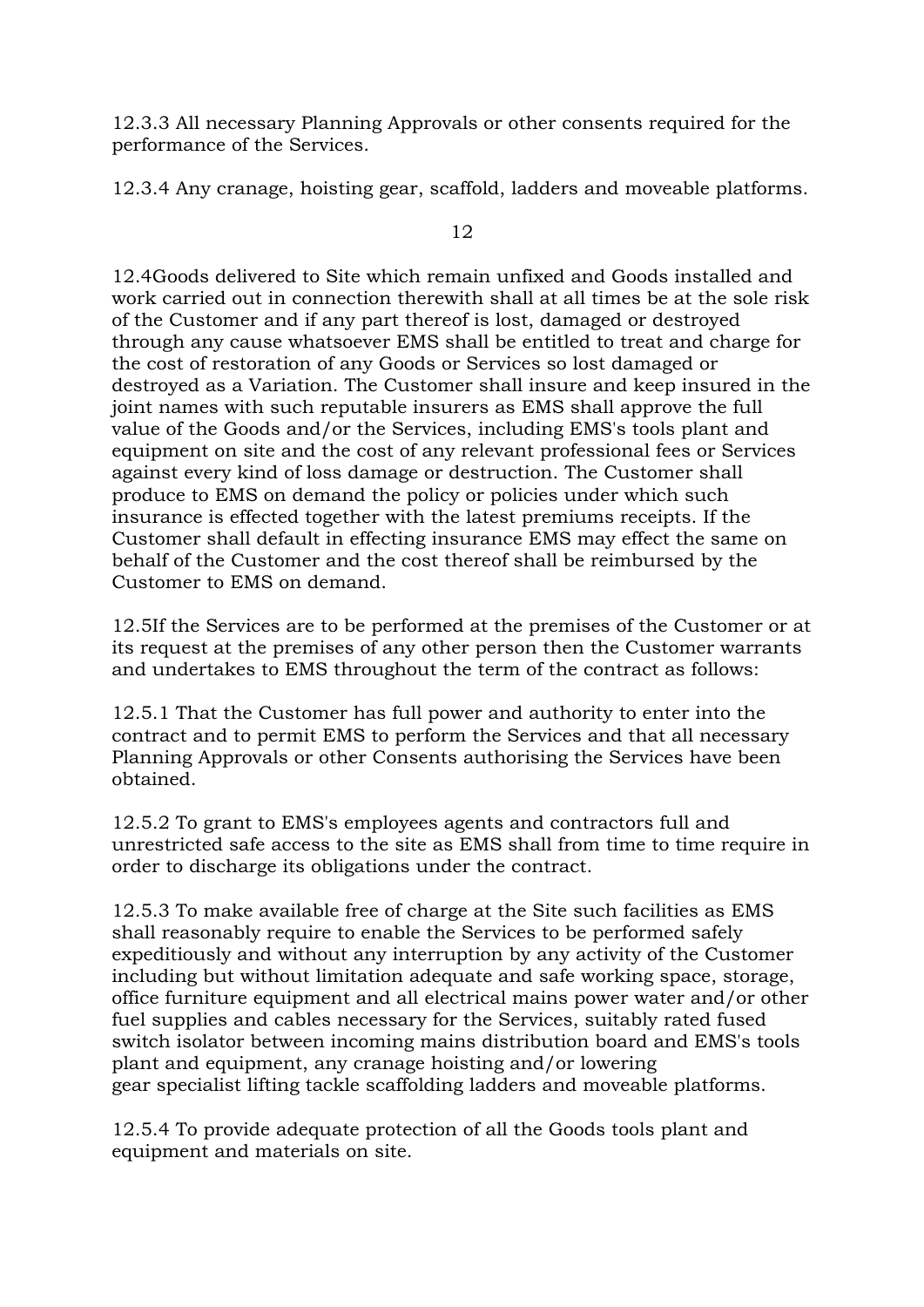12.5.5 To provide prior to commencement of installation and at the Customer's cost all builder's work including but without limitation foundations, drilling of holes through reinforced walls, special support slabs, cutting and weathering of roofs, cutting away and making good as required and ready availability of all plant and equipment so as to ensure that premises are in a fit state for the Contract Works.

12.5.6 Without prejudice to any other right or remedy it possesses under the Contract, EMS may claim the amount of any loss and/or expense incurred by it resulting from any or each by the Customer of its obligations under **Clause 12.1 to 12.5**.

## **13. CONFIDENTIALITY**

13.1 The Customer shall not any time whether before or after completion or termination of the contract divulge or use any unpublished technical information deriving from EMS or any other confidential information in relation to EMS 's affairs or business.

## **14. CANCELLATION BY CUSTOMER**

14.1 Orders for Goods which have to be made specially for the Customer and/or for which EMS has placed an order with a manufacturer will be charged in full unless written notice of cancellation is received not less than 8 weeks before the delivery date notified to the Customer, and providing manufacture of such Goods or any components has not commenced at the date of that notice. Orders for stock items may be cancelled by written notice at any time before the Goods are allocated or set aside for the contract by EMS, but if cancellation is received after such Goods or components have been so allocated or set aside by EMS then a reasonable packing and handling charge will be payable by the Customer.

## **15. STATUTORY COMPLIANCE**

15.1 The Customer shall obtain every necessary licence or permit or approval required and give every necessary notice or declaration and/or comply with any legal requirement for or relating to the use or installation of the Contract Works.

## **16. FORCE MAJEURE**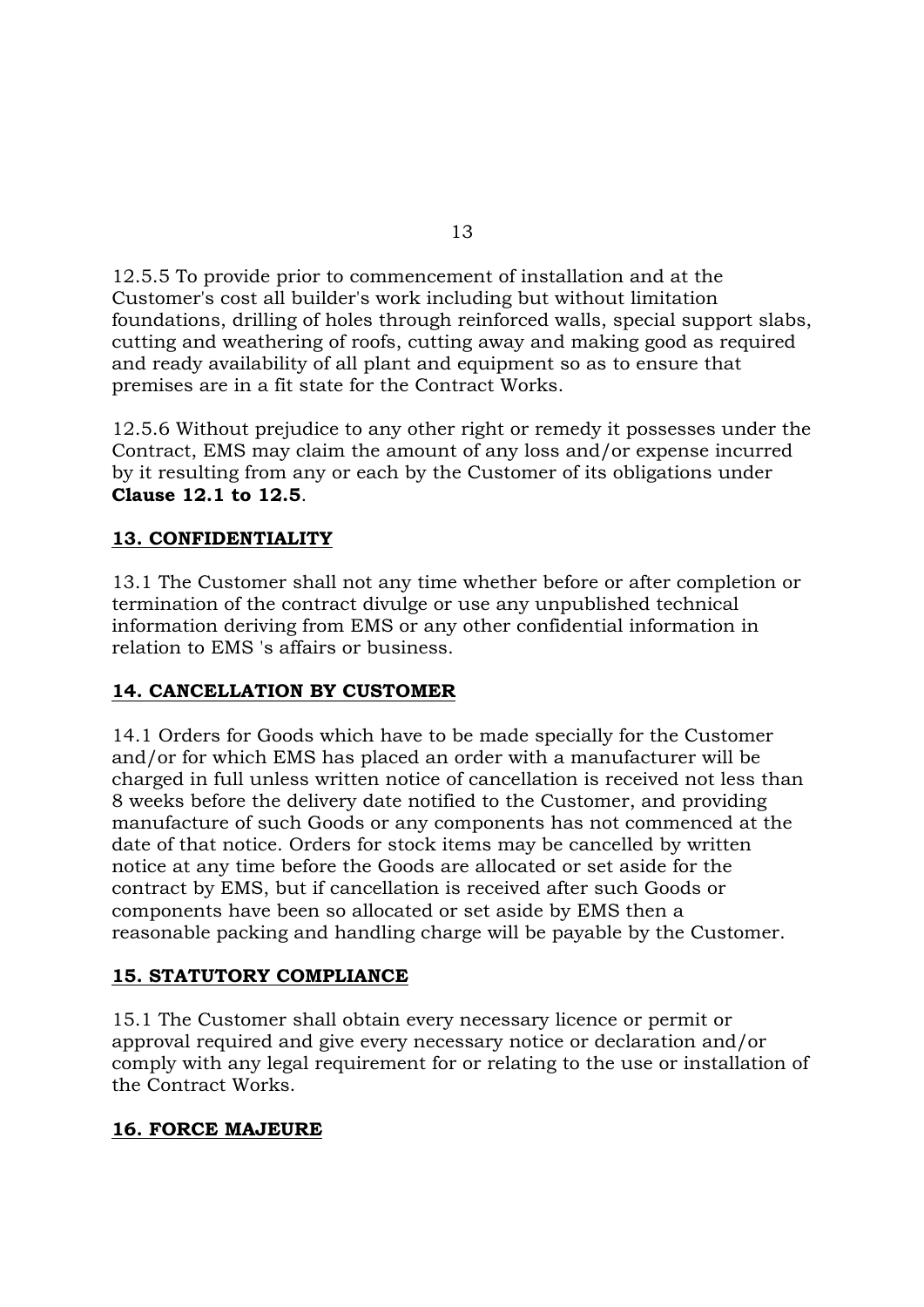16.1 EMS shall not be liable for any failure in performance of any of its obligations under the contract caused by factors outside its control.

### 14

### **17. NOTICES**

17.1 To be served effectively, any notice or communication in writing shall in the case of a notice or communication to EMS be sent to its address stated on EMS's Quotation and shall in the case of a notice or communication to the Customer be sent to the Customer at its registered office or to the address of the Customer last known to EMS. Any such notice or communication may be given by registered or recorded delivery post or facsimile transmission. To prove service in the case of a notice given by facsimile transmission shall be sufficient to show that it was dispatched to the correct facsimile number. Service shall be deemed to have been effected 24 hours after dispatch by post or facsimile transmission.

### **18. GENERAL**

18.1 EMS may subcontract the performance of the contract in whole or in part.

18.2 The Customer shall not assign or sublet the contract in which or in part, without first obtaining EMS's written consent which consent shall not be unreasonably withheld.

18.3 All tools patterns materials drawings specifications and other data provided by EMS shall remain its property and all technical information patentable or un-patentable copyright and registered design arising out of or in connection with its performance of the Contract, shall be the property of EMS, save to the extent that the Contract Works described on EMS's quotation expressly provides otherwise.

18.4 If any provisions contained in these Conditions shall be deemed to be invalid for any reason the condition shall be read as if the invalid provision had to that extent been deleted there from and the validity of the remaining provisions of these Conditions shall be affected thereby.

### **19. SETTLEMENT OF DISPUTES**

19.1 Should any dispute or difference arise between the parties under the contract at any time including after its completion and whether before or after the termination, abandonment or breach of the contract then either party shall have the right to refer that dispute or difference for adjudication in accordance with the following conditions. Nothing in this clause shall be